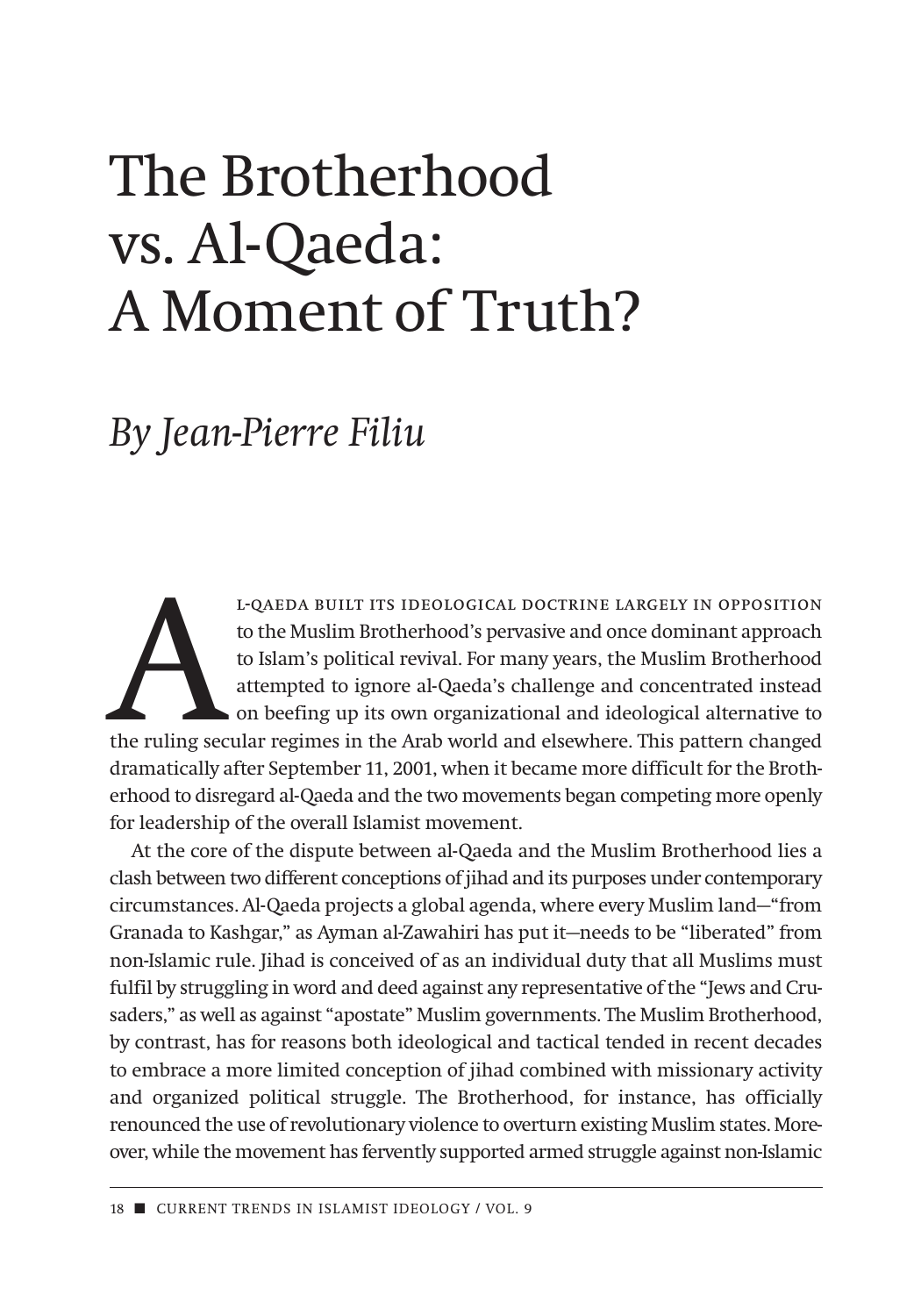forces in places like Iraq, they have also sought to offer an alternative jihadism to al-Qaeda's sectarianism, and the Brotherhood's Iraqi branch has come in recent years to embrace the U.S.-backed political system of post-Saddam Iraq. Likewise, the Brotherhood-offshoot Hamas, which since 2006 has officially ruled over the Gaza strip, is the first Palestinian militia to consistently limit its activities to the territory of pre-1948 Palestine—meaning Israel, the West Bank and Gaza.

In recent times, these two Islamist movements came to blows yet again after Hamas seized control of the Gaza strip and, in the process of consolidating its power, subsequently repressed Gaza's al-Qaeda-inspired groups. Nowadays, al-Qaeda's ongoing conflict with Hamas has become one of the main liabilities to al-Qaeda's propaganda and its efforts to establish itself as the leader of the worldwide jihadist movement. The outcome of this now generation-old intra-Islamist dispute will have important consequences for the future direction of jihadism.

#### Bitter Harvests

the muslim brotherhood's networks were initially indispensible in channelling funds and volunteers into the anti-Soviet Afghan jihad which laid the fertile ground from which al-Qaeda emerged. One of the key people behind the Brotherhood's activities in support of the jihad was Shaykh Kamal Sananiri, a prominent Saudi-based Egyptian Brotherhood militant who handled the political dimension of the Saudi Kingdom's support of the Afghan militant factions. Sananiri org anized the formal rallying of the mujahidin groups around Abd al-Rasul Sayyaf, who became the patron of the Arab fighters. It was also Sananiri who convinced Abdallah Azzam, a lecturer at the University of Jeddah and former leader of the Jordanian Brotherhood, to move to Pakistan to support the Afghan jihad. When Sananiri disappeared from the scene in the aftermath of President Sadat's assassination (he was later arrested in October 1981 and died in detention), Azzam took over as the liaison between the Arab militants and the Afghan mujahidin.

Osama bin Laden first travelled to Pakistan as a Muslim Brotherhood envoy to the Pakistani Jamaat-e-Islami; he had been tasked with delivering material support to the Afghan mujahidin. Bin Laden joined Azzam in Peshawar, where in 1984 they together established the "Services Bureau," a worldwide network to foster volunteering and financing on behalf of the Afghan cause. Azzam had earlier clashed with the Jordanian Brotherhood's leadership over their reluctance to endorse military aid to the Afghan jihad. With the Services Bureau initiative, Azzam and bin Laden effectively emancipated themselves from the Muslim Brotherhood.

Azzam and bin Laden's breakaway from the Muslim Brotherhood occurred during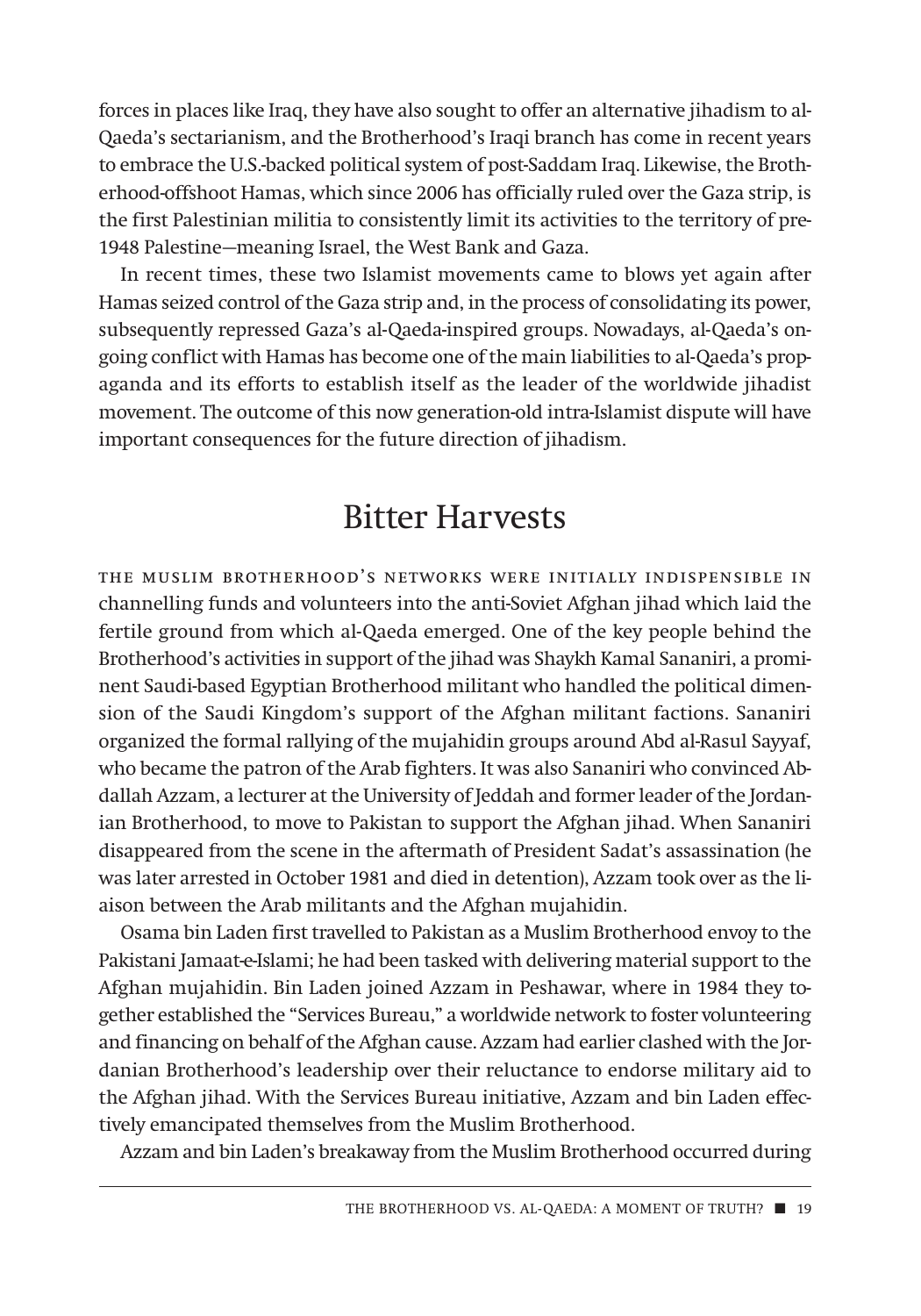the disastrous collapse of the Brotherhood's uprising against the Syrian regime—a traumatic event that fuelled a violent debate among the Brothers over whether an Islamic state could ever be achieved through revolutionary jihad. Ultimately, the revolutionary or "military" option was defeated in this dispute, and political struggle and participation in existing political orders, with the intention of transforming them from within, became the Brotherhood's main focus.

For Brotherhood militants unhappy with their movement's new political direction, the Afghan jihad, and Bin Laden and Azzam's Services Bureau in Peshawar, soon became a major destination. Among these individuals was Abu Musab al-Suri (Mustafa Settmariam Nasar's moniker), a young militant from the Syrian "Fighting Vanguard" group. In Peshawar these disillusioned Brotherhood activists met diehard Egyptian radicals who shared a deep hostility towards the Brotherhood's "treacherous" ways. Two of these Egyptian leaders, Said Imam al-Sharif (who is perhaps best known today by his *nom de guerre*, "Doctor Fadl") and Ayman al-Zawahiri, accused the Brotherhood of collaborating with "apostate" regimes.

This anti-Brotherhood background was crucial in the ideological formation of al-Qaeda when the movement was secretly founded in August 1988. Zawahiri collected his anti-Brotherhood materials in his landmark book *The Bitter Harvest*, which was published in Peshawar and circulated throughout the world through al-Qaeda's burgeoning networks. To this day, al-Qaeda condemns what it regards as the Muslim Brotherhood's chain of "betrayals" of Islam's cause—especially including their betrayal of the principle of God's sovereignty (*hakimiyya,* by forming political parties and embracing modern political life) and their "betrayal" of the Islamic obligation of jihad (by dropping the revolutionary option and embracing a more limited concept of jihad).

#### Hamas Emerges

hamas was established in december 1987, when the palestinian branch of the Jordanian Muslim Brotherhood seceded and formed an independent group. This development represented a departure from what had been for almost four decades the Brotherhood's policy and practice with respect to Israel. In 1949, the Jordanian branch of the Brotherhood had endorsed the Hashemite Kingdom's annexation of the West Bank and kept a unified apparatus on both sides of the Jordan River. This system was more or less preserved after the Israeli occupation in 1967, and the Brotherhood continued to support the Hashemite claim of sovereignty against the Palestinian nationalist camp.

By leaving the Jordanian realm, Hamas was effectively joining the Palestinian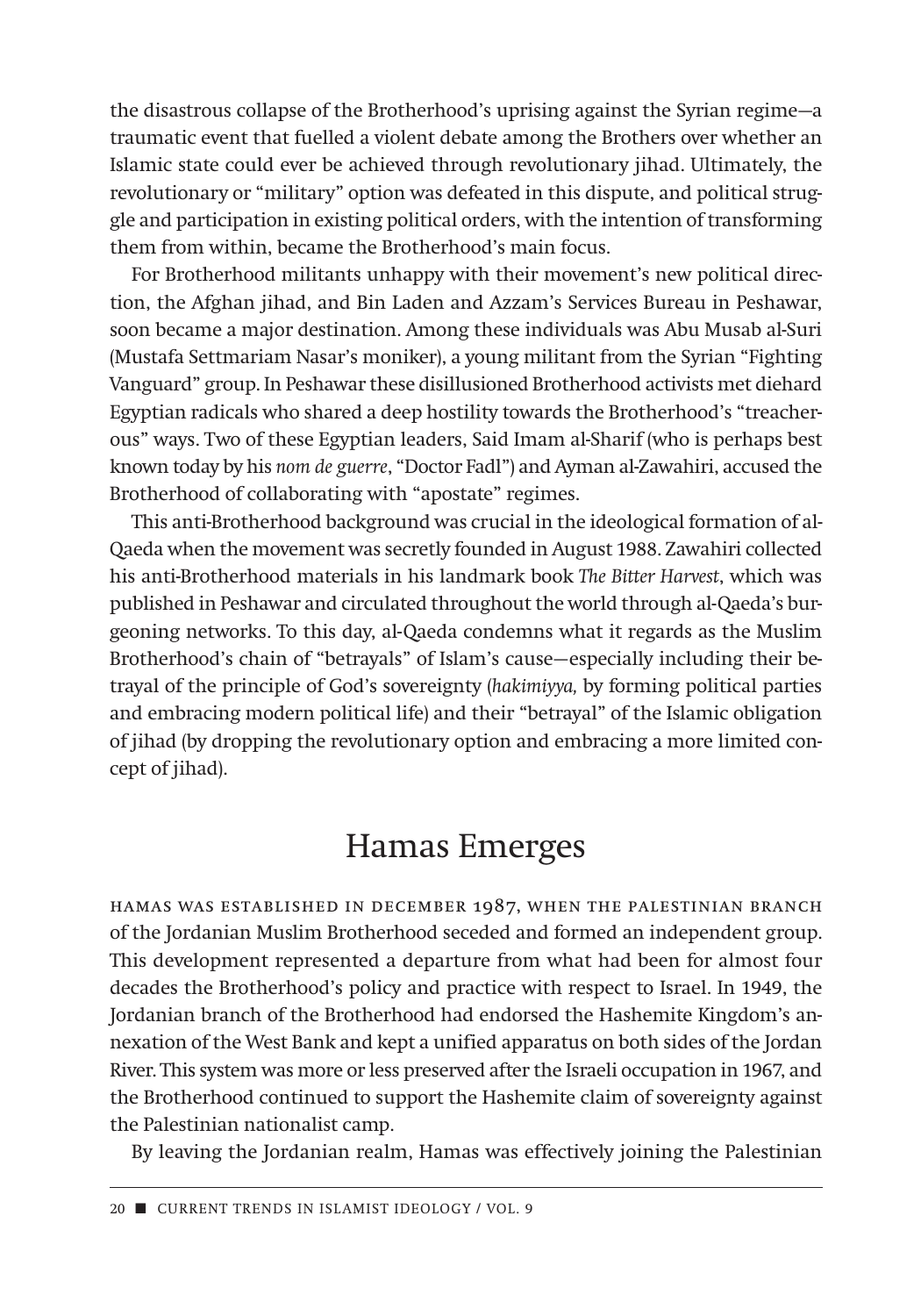nationalist camp. However, this new Islamist movement generally steered clear of the Fatah-dominated Palestine Liberation Organization (PLO), which was deemed too secular by Hamas's standards. At the same time, Hamas's main priority—and, by extension, the top priority of those elements of the Brotherhood movement as a whole that came to support Hamas's breakaway from the Jordanian Brotherhood was anti-Israel militancy. This embrace of jihad represented somewhat of a shift for the Brotherhood away from the social activism and underground ideological work that had been its focus ever since government-led crackdowns on the movement in the 1960s. And through Hamas's ascendancy, anti-Israel militancy became increasingly one of the chief ways in which the Brotherhood as a whole attempted to establish its Islamist credentials and win new recruits to its organization.

In August 1996, bin Laden pledged to liberate Saudi Arabia from "infidel occupation" and declared jihad against the United States. But at the time, he also felt the need to align the al-Qaeda movement with the Palestinian cause, and so he praised Shaykh Ahmad Yassin, Hamas's charismatic leader, for rejecting the peace agreements signed between Israel and the PLO. A wave of Hamas suicide attacks in Israel had triggered, in March 1996, the convening of a peace summit in Sharm al-Sheikh; al-Qaeda propaganda increasingly used the images of the Arab leaders embracing their US or Israeli counterparts as powerful illustrations of the collusion between the "apostate regimes" and the "Crusaders." Al-Qaeda was also inspired by the posthumous statements of Hamas "martyrs" and imitated this public relations tactic with its own suicide-bombers. But on the whole, Palestinian nationalism was too strong to fall for global jihad and al-Qaeda could only recruit a few militants of Palestinian origin, all of whom had been born and raised in the Gulf.

After the September 11, 2001 terrorist attacks, bin Laden went on invoking the Palestinian cause as a way of fostering his global outreach. But al-Qaeda's anti-Israeli attacks in Mombasa in November 2002, which left 15 dead including 3 Israeli tourists, were barely noticed among Palestinian fighters in West Bank and Gaza. After the US-led invasion of Iraq in 2003, Abu Musab al-Zarqawi tried to persuade bin Laden to establish a power base in Iraq's guerrilla-controlled areas; from there, he proposed that al-Qaeda could move into Jordan and, eventually, wage war against Israel. But at that time, al-Qaeda was absorbed in its own terror campaign in Saudi Arabia, and it was not until late 2004 that al-Qaeda endorsed Zarqawi's strategy.

During his reign of terror in Iraq, one of Zarqawi's favorite targets was the Iraqi branch of the Muslim Brotherhood, known as the Islamic Party, which joined post-Saddam Iraq's US-backed and secured government and began participating in the country's political system. Zarqawi also managed to expand al-Qaeda's jihadist networks into his home country of Jordan, and in August 2005, a rocket was fired by al-Qaeda militants onto Israeli territory. Hamas was, at that time, busy trying to make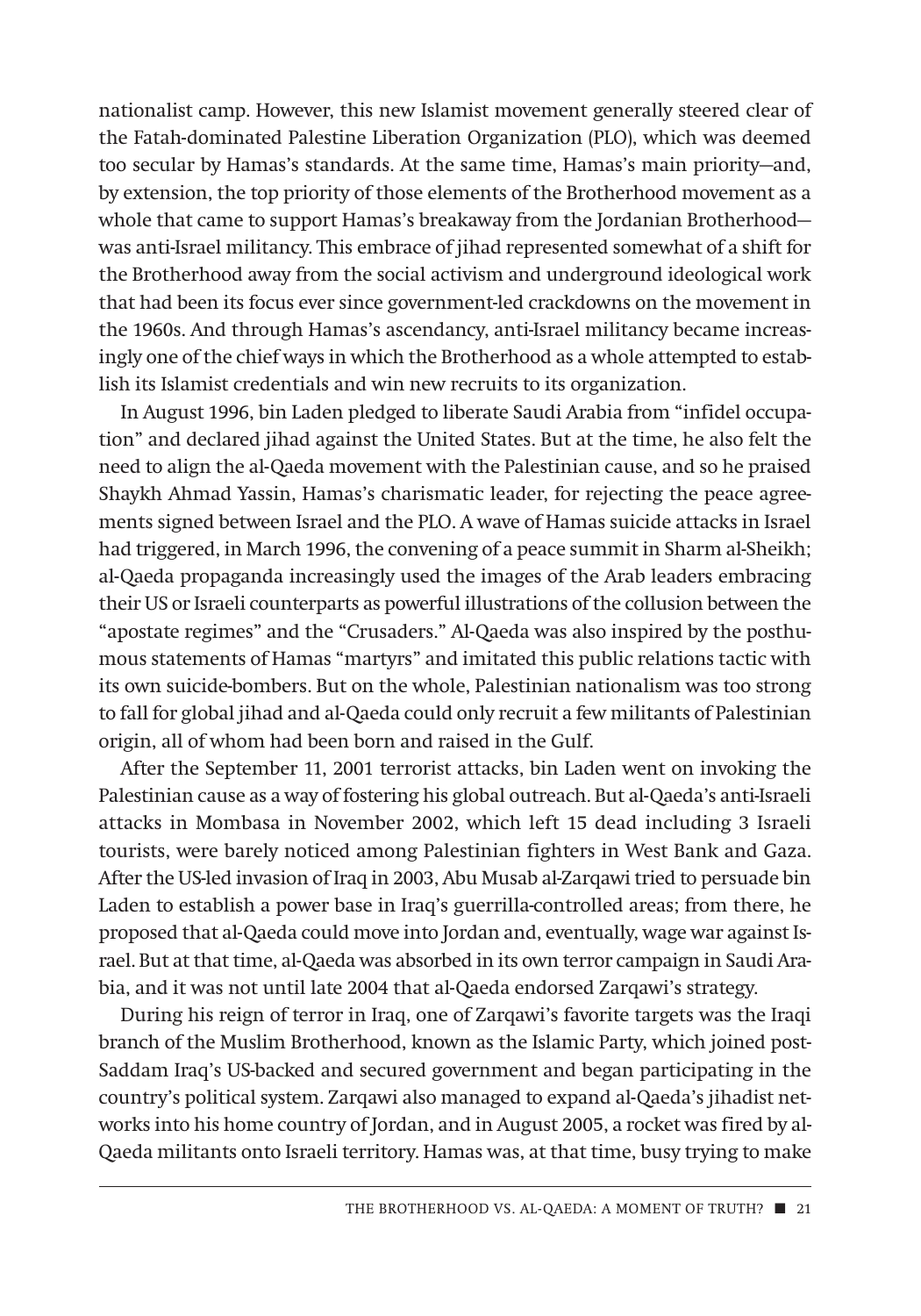the most of Israel's unilateral withdrawal from Gaza, and Palestinian militants were publicly angered by Zarqawi's provocations.

In January of 2006, when Hamas political candidates ran for Palestinian legislative elections, al-Qaeda's propaganda turned entirely against the Palestinian movement. During this period, Zawahiri's *Bitter Harvest* polemic against the Brotherhood was recycled against Hamas. When Hamas decided to field candidates, for instance, al-Qaeda accused it of behaving like other regional Brotherhood branches by betraying God's sovereignty and embracing the "infidel" system of democracy. Furthermore, al-Qaeda propagandists argued that Hamas's participation in Palestinian elections was tantamount to recognizing Israel, since the Palestinian electoral institutions had been a by-product of Israel-PLO agreements. Al-Qaeda's ideological assault on Hamas flared up again when the latter formed a government; it escalated further in February 2007, when the Saudi king sponsored an agreement between Hamas and its rival Fatah in Mecca. When Hamas ousted Fatah from the Gaza strip in June 2007, al-Qaeda rejoiced over the expulsion of what it deemed "apostates," and then demanded that Hamas proclaim an "Islamic emirate" to rule over the area. In spite of this, the intra-Islamist conflict between al-Qaeda and Hamas only continued to deteriorate.

### Target: Gaza

after ousting fatah, hamas swiftly moved against the armed groups that had spread throughout the Gaza strip during previous years. Hamas's goals in seeking to purge Gaza of militant groups other than itself and to consolidate its power over the strip were multi-fold: to wipe-out all remaining pockets of Fatah supporters and to deter the threat of a Ramallah-inspired military roll-back; to restore law and order, which was one of the main concerns of the local population; to stop the kidnapping of foreign nationals (24 foreigners, including 16 Westerners, had been abducted in Gaza from 2004 to 2006); and to attempt to boost its international image.

Hamas moved quickly in particular against a shadowy group known as the "Army of Islam" (*Jaysh al-Islâm*), which had been embedded in the powerful Dughmush clan, one of the most heavily armed factions in the Gaza strip. The Army of Islam had abducted a BBC correspondent in Gaza and subsequently demanded the release of two al-Qaeda-linked detainees—a failed Iraqi suicide-bomber imprisoned in Jordan, and the charismatic cleric Abu Qutada, who was jailed in the UK. While the Army of Islam indulged in inflammatory rhetoric against Hamas that echoed al-Qaeda's own polemic, Hamas attacked the group. It first secured the British hostage's release, then dismantled the Army of Islam, and finally crushed the defiant Dughmush stronghold.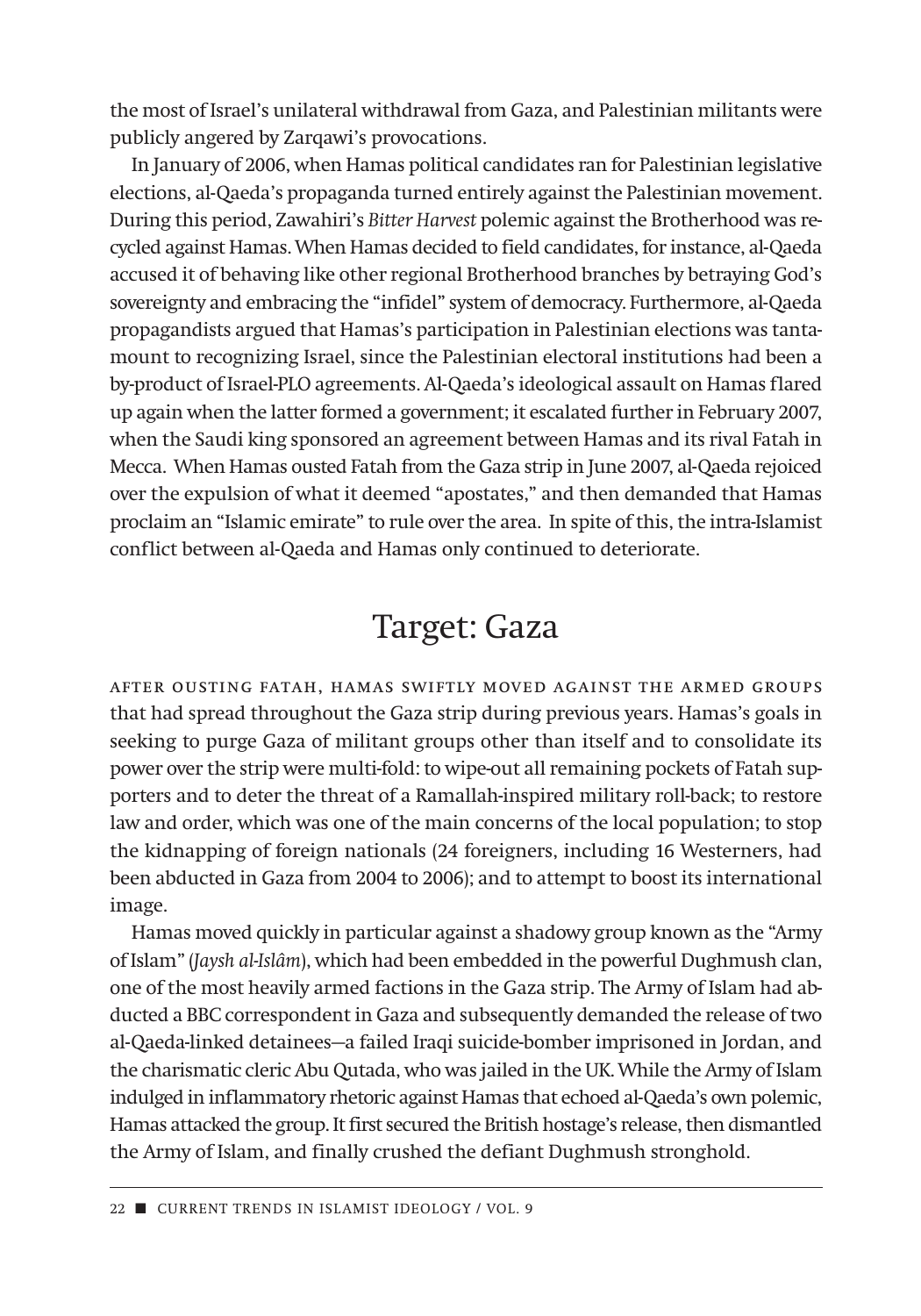Armed to the teeth, Hamas took the same repressive steps against all the other jihadi factions operating within its territory, including the "Army of the Muslim Nation" (*Jaysh al-umma*) and the "Soldiers of the Companions of God" (*Jund Ansar Allah*). Radical mosques were raided and al-Qaeda-inspired militants were rounded up. Even Afghan attire, which is typically worn by salafi fighters, was banned by Hamas. The only faction that was tolerated by Hamas was its long-term anti-Israel ally Islamic Jihad. But while Islamic Jihad's militants were sent to the frontlines to join Hamas's fighters against Israel, Hamas banned them from patrolling the streets of Gaza.

Hamas's liquidation of al-Qaeda-linked and inspired groups in Gaza scandalized the leadership of the global jihadist movement. In December 2007, bin Laden himself accused Hamas of "neglecting its religion" and "recognizing international treaties" with non-Islamic entities, while Zawahiri excoriated Hamas for having "surrendered four-fifths of Palestine." In February 2008, Abu Omar al-Baghdadi, the leader of al-Qaeda in Iraq and its self-proclaimed caliph, called for Hamas's militant wing to declare that it would sever ties with the movement's "deviant and corrupt political leadership." This call for an internal coup inside the Islamist movement had the effect of spurring Hamas's leadership to tighten its grip on Gaza strip and to clamp down on other Islamist factions.

Al-Qaeda's hostility toward Hamas ultimately backlashed when, during the fall of 2007, Said Imam al-Sharif—better known as "Dr. Fadl," one of the founding members of al-Qaeda—turned against bin Laden and Zawahiri. This public repudiation struck a devastating blow to al-Qaeda's prestige in jihadi circles—a blow that Zawahiri later hoped to deflect in an online chat session that he hosted with militants. In the course of these exchanges, most of al-Qaeda's critics expressed disapproval either with al-Qaeda's massacres of fellow Muslims in countries like Iraq or with al-Qaeda's vocal condemnations of Hamas.<sup>1</sup>

After this episode, al-Qaeda's leaders toned down their attacks against Hamas and focused more on what they described as the Islamic duty to wage war against Israel and to lift the "siege of Gaza." In doing so, they accused Hosni Mubarak's government in Egypt of collaborating with Israel in enforcing the siege, called upon the Egyptian "masses" to rebel against their rulers, and then criticized the Egyptian Muslim Brotherhood for accepting the *status quo*.

Al-Qaeda's globalization of the Islamist propaganda surrounding Gaza effectively allowed it to benefit from the conflict without directly confronting Hamas. This continued throughout Israel's Cast Lead offensive in Gaza, which was launched in the last days of 2008. In January 2009, bin Laden called for a worldwide campaign of terror against the USA and Israel, while reiterating his pledge once again to topple what he dubbed as apostate Arab regimes. In this, Gaza appeared to be no more than one piece on the ambitious chessboard of al-Qaeda's global jihad.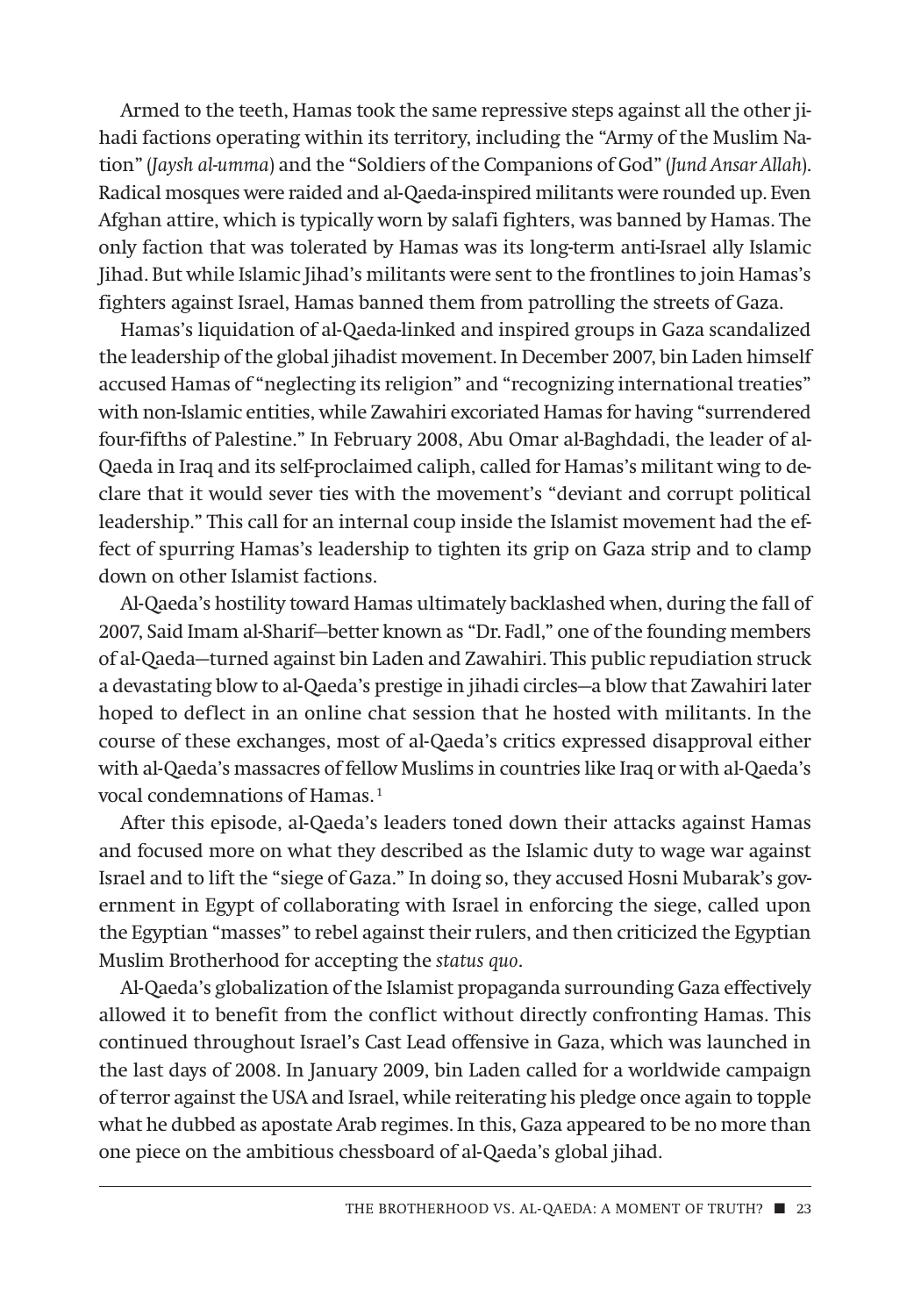Without a doubt, al-Qaeda was disappointed that Hamas's leadership and militia did not suffer greater losses during the Israeli offensive. As long as Hamas's control over Gaza remains, al-Qaeda has little opportunity of developing its own networks in that closely-knit territory. As of now, it is only in the Palestinian refugee camps in Lebanon that Palestinian nationalism has partially dissolved and been replaced by salafist "globalism."2 The fact that Hamas always refused to develop a military presence in Lebanon and in its refugee camps, even after the decline of the PLO as well as pro-Syrian factions, has left a security vacuum especially around the cities of Saida and Tripoli that salafi-jihadi groups have managed to penetrate.

In the winter of 2006-2007, the northern Lebanon camp of Nahr al-Bared became a laboratory where veterans of the jihad in Iraq, al-Qaeda-inspired Islamist preachers, and "post-national" militants converged in the creation of the movement known as "Fatah al-Islam." This new movement lost its Nahr al-Bared stronghold in September 2007, after months of fighting with the Lebanese army, but retains strong links with al-Qaeda through its Iraqi branch. However, Fatah al-Islam's dubious record pales in light of Hamas's prestige within the wider Palestinian arena. Unless an unforeseen catastrophe transforms Gaza into a new Nahr al-Bared, it is difficult to see how al-Qaeda will be able to contest Hamas's grip on its own turf.

From the Muslim Brotherhood's perspective, Hamas has succeeded in reviving the political atmosphere of the 1940s, when jihad in Palestine secured the loyalties and desires of Islamist militants throughout the region. As a practical matter, Hamas's emphasis on the national struggle against Israel as a way of unifying its constituency and establishing its rule means postponing—and even confronting any other Islamist project that might potentially prove ideologically and organizationally divisive. This includes global jihadist movements such as al-Qaeda and their ideologies. Hamas has even attempted to transcend religious sectarian lines by accepting support from Hezbollah and from the Islamic Republic of Iran. In the same spirit, the Egyptian Muslim Brotherhood is the only Sunni Islamist party whose leaders have refrained from attacking what Islamists throughout the region describe as an Iranian-led "Shia plot" to dominate the Arabs and convert them to Shiism.

The Muslim Brotherhood movement, and especially Hamas, has achieved significant political gains and established a considerably broad political base by championing itself as the leader of a nationalist version of jihad, with deep roots in a people and a territory. Meanwhile, al-Qaeda's ideology of "global jihad" seems more and more irrelevant and out of touch with Muslim reality and the very Muslim populations it seeks to mobilize. The gamble of rejecting Islamic sectarianism is fascinating for an organization like the Muslim Brotherhood, which is historically associated with the most militant forms of Sunnism—for instance, in Syria. This could prove to be another blow the Brotherhood and Hamas have struck at al-Qaeda—a blow that